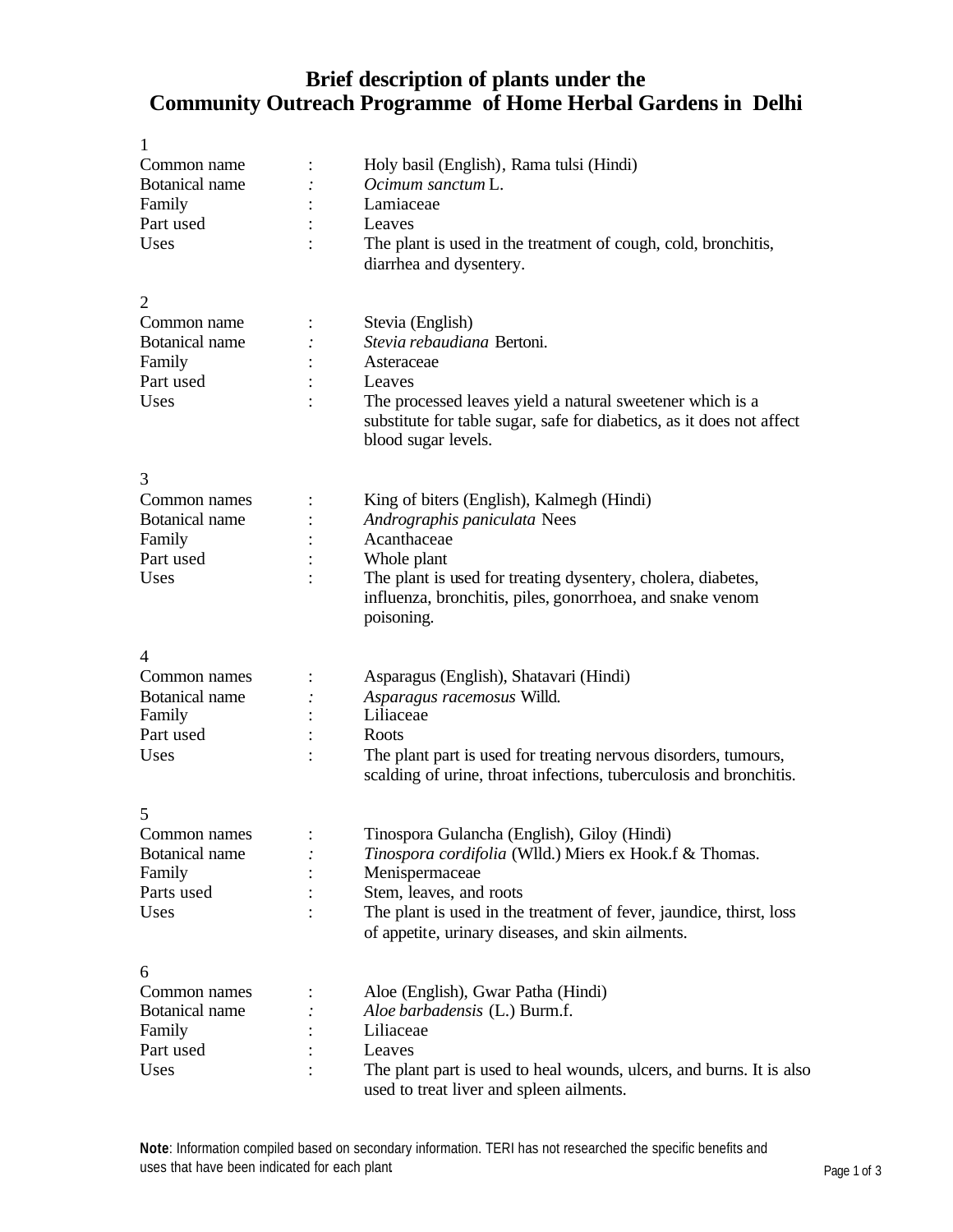| $\overline{7}$        |                                                                                                                                                  |
|-----------------------|--------------------------------------------------------------------------------------------------------------------------------------------------|
| Common names          | Winter Cherry (English), Ashwagandha (Hindi)                                                                                                     |
| <b>Botanical</b> name | Withania somnifera (L.) Dunal.                                                                                                                   |
| Part used             | Roots                                                                                                                                            |
| Family                | Solanaceae                                                                                                                                       |
| Uses                  | The plant part is used in Ayurvedic medicines to treat ulcers,<br>fever, cough, rheumatism, leucoderma and to restore memory<br>loss.            |
| 8                     |                                                                                                                                                  |
| Common names          | Lemon grass (English), Gandhatrina (Hindi)                                                                                                       |
| Botanical name        | Cymbopogon citratus (DC.) Stapf.                                                                                                                 |
| Family                | Poaceae                                                                                                                                          |
| Parts used            | Stem, flowers, and leaves                                                                                                                        |
|                       | The herb is a stimulant (increases physical or nervous activity),<br>diaphoretic (increases perspiration), and anti-spasmodic (reduce<br>spasm). |
| 9                     |                                                                                                                                                  |
| Common names          | Mint (English), Pudina (Hindi)                                                                                                                   |
| <b>Botanical</b> name | Mentha arvensis Linn.                                                                                                                            |
| Family                | Lamiaceae                                                                                                                                        |
| Parts used            | Whole plant                                                                                                                                      |
| Uses                  | The infusion of leaves is used in the treatment of rheumatism.<br>Oil from the plant; know as Japanese Mint Oil is used to cure<br>fever.        |
| 10                    |                                                                                                                                                  |
| Common names          | Vasaka (English), Adusa (Hindi)                                                                                                                  |
| Botanical name        | Adhatoda vasica Nees.                                                                                                                            |
| Family                | Acanthaceae                                                                                                                                      |
| Part used             | Leaves                                                                                                                                           |
| Uses                  | Used for treating bronchitis, asthma, and dental ailments.                                                                                       |